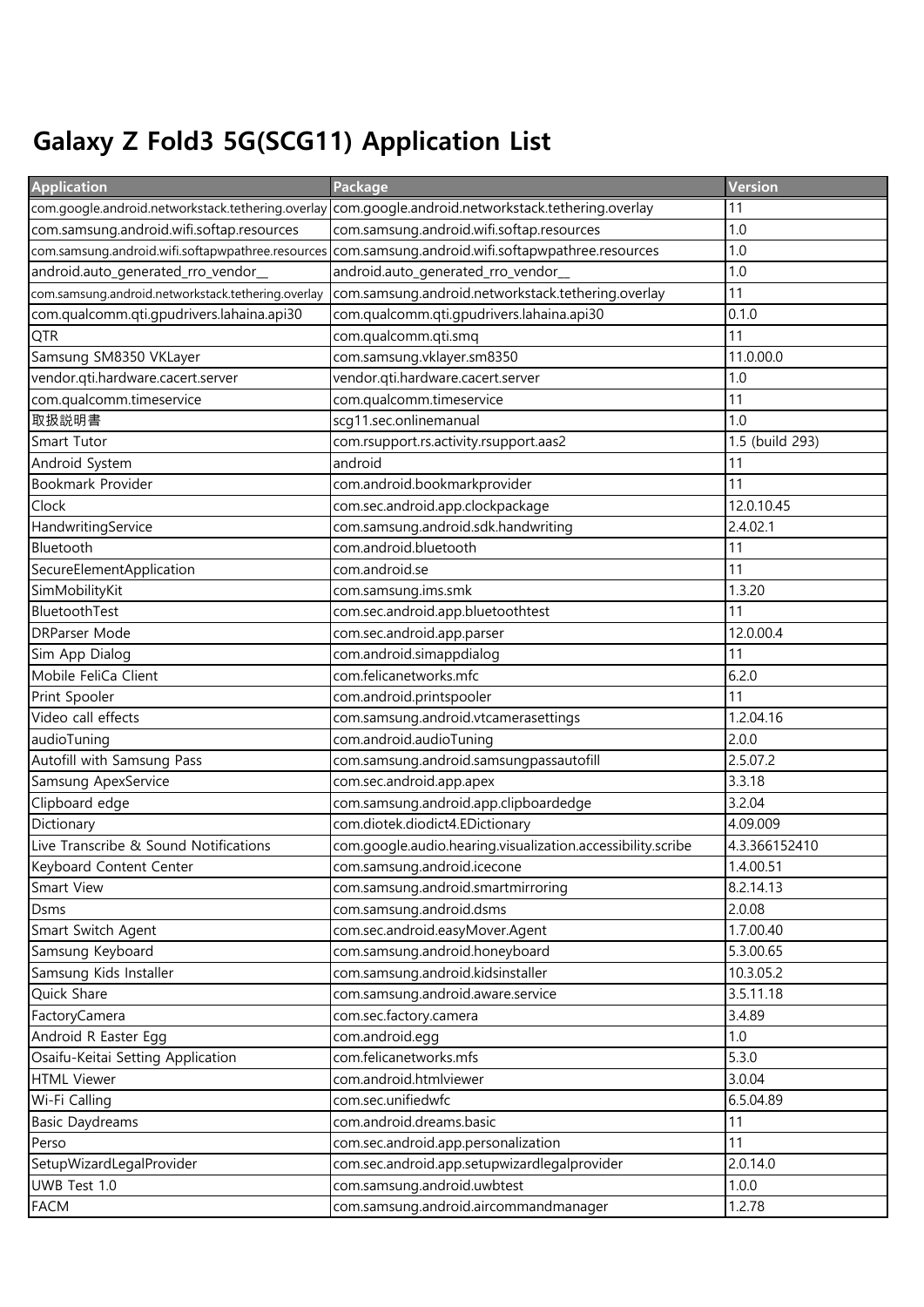| <b>NFC</b>                                  | com.android.nfc                                  | 11           |
|---------------------------------------------|--------------------------------------------------|--------------|
| AR Doodle                                   | com.samsung.android.ardrawing                    | 3.1.01.21    |
| com.samsung.android.brightnessbackupservice | com.samsung.android.brightnessbackupservice      | 11           |
| Samsung text-to-speech engine               | com.samsung.SMT                                  | 3.1.02.41    |
| Cameralyzer                                 | com.sec.factory.cameralyzer                      | 3.4.21.6300  |
| <b>USBSettings</b>                          | com.sec.usbsettings                              | 1.0          |
| Select background music                     | com.sec.android.app.ve.vebgm                     | 2.0.80.0     |
| <b>Favourite Contacts</b>                   | com.sec.android.widgetapp.easymodecontactswidget | 12.5.14      |
| Companion Device Manager                    | com.android.companiondevicemanager               | 11           |
| Calendar                                    | com.samsung.android.calendar                     | 12.2.04.8000 |
| AudioCoreDebug                              | com.sec.android.app.audiocoredebug               | 1.0          |
| Motion photo Viewer                         | com.samsung.android.motionphoto.viewer           | 1.0.46       |
| Reminder                                    | com.samsung.android.app.reminder                 | 12.2.02.7000 |
| SecurityLogAgent                            | com.samsung.android.securitylogagent             | 10.1.00.1    |
| Samsung Notes                               | com.samsung.android.app.notes                    | 4.3.00.60    |
| Samsung capture                             | com.samsung.android.app.smartcapture             | 4.7.17       |
| Wi-Fi Direct                                | com.samsung.android.allshare.service.fileshare   | 3.4.11.18    |
| CarrierDefaultApp                           | com.android.carrierdefaultapp                    | 11           |
| UwbApplication                              | com.samsung.android.uwb                          | 11           |
| <b>SIM Toolkit</b>                          | com.android.stk                                  | 11           |
| com.samsung.ucs.agent.ese                   | com.samsung.ucs.agent.ese                        | 11           |
| <b>BBCAgent</b>                             | com.samsung.android.bbc.bbcagent                 | 5.0.00.22    |
| Video Trimmer                               | com.samsung.app.newtrim                          | 3.0.25.1     |
| SilentLogging                               | com.sec.modem.settings                           | 1.0.1        |
| EasyOneHand                                 | com.sec.android.easyonehand                      | 5.0          |
| Knox Enrollment Service                     | com.sec.enterprise.knox.cloudmdm.smdms           | 2.1.55       |
| Android Shared Library                      | com.google.android.ext.shared                    |              |
| Call & text on other devices                | com.samsung.android.mdecservice                  | 3.3.00.24    |
| <b>MDE Service Framework</b>                | com.samsung.android.mdx.kit                      | 1.2.18.16    |
| Service provider location                   | com.sec.location.nfwlocationprivacy              | 1.0.10       |
| AASAservice                                 | com.samsung.aasaservice                          | 15           |
| Glance                                      | com.samsung.android.service.pentastic            | 1.0.11       |
| Osaifu-Keitai app                           | com.felicanetworks.mfm.main                      | 9.0.1        |
| Create movie                                | com.samsung.app.highlightplayer                  | 3.6.80.13    |
| com.sec.bcservice                           | com.sec.bcservice                                | 2.0          |
| AppLinker                                   | com.sec.android.app.applinker                    | 2.1.17       |
| Dictionary                                  | com.diotek.sec.lookup.dictionary                 | 3.002.015    |
| Sticker Center                              | com.samsung.android.stickercenter                | 2.1.00.8     |
| MDMApp                                      | com.samsung.android.mdm                          | 1.0          |
| EmergencyProvider                           | com.sec.android.provider.emergencymode           | 1.1.00.6     |
| FeliCa Test                                 | com.sec.android.app.felicatest                   | 2.0.0        |
| PacProcessor                                | com.android.pacprocessor                         | 11           |
| Sound picker                                | com.samsung.android.app.soundpicker              | 10.0.11.16   |
| System Helper Service                       | com.qualcomm.qti.services.systemhelper           | 1.0          |
| Photo Screensavers                          | com.android.dreams.phototable                    | 11           |
| Facebook App Manager                        | com.facebook.appmanager                          | 67.3.0       |
| Safety Information                          | com.samsung.safetyinformation                    | 3.0.34.0     |
| Tools                                       | com.sec.android.app.quicktool                    | 8.3.13       |
| com.samsung.android.wifi.resources          | com.samsung.android.wifi.resources               | 1.0          |
| Filter Provider                             | com.samsung.android.provider.filterprovider      | 5.1.16       |
| Wi-Fi Tips                                  | com.samsung.android.net.wifi.wifiguider          | 1.5.00.84    |
| WlanTest                                    | com.sec.android.app.wlantest                     | 1.1.0        |
| <b>Bixby Vision</b>                         | com.samsung.android.visionintelligence           | 3.7.35.14    |
|                                             |                                                  |              |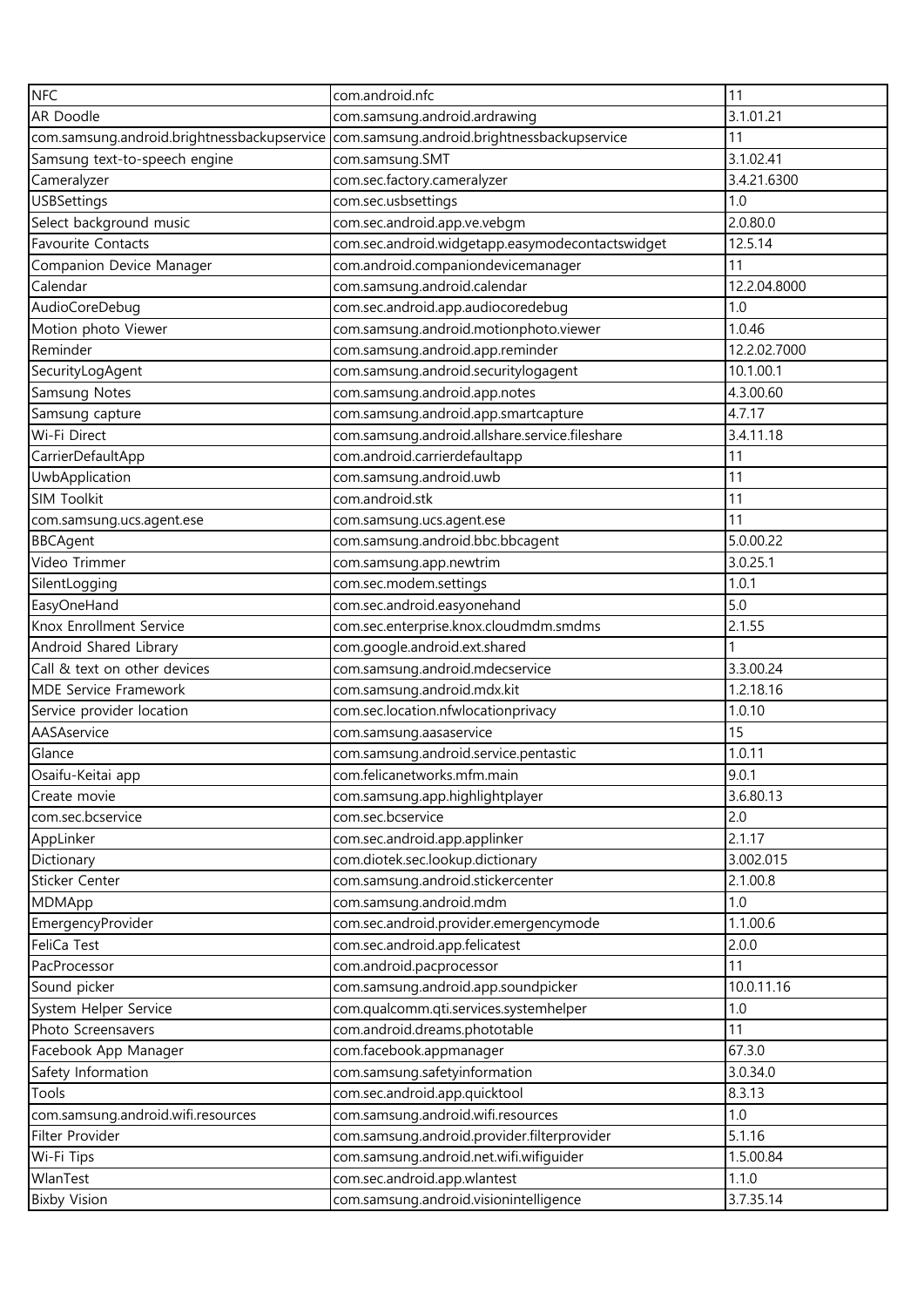| Launcher                               | com.sec.android.emergencylauncher               | 1.1.00.36         |
|----------------------------------------|-------------------------------------------------|-------------------|
| <b>KDDIRLL</b>                         | com.kddi.extcontroldevice                       | 1.0               |
| Common phrase                          | jp.co.omronsoft.mushroom.commonphrase           | 1.0               |
| android.autoinstalls.config.samsung    | android.autoinstalls.config.samsung             | 0000              |
| Samsung Notes Add-ons                  | com.samsung.android.app.notes.addons            | 2.1.00.6          |
| com.google.ar.core                     | com.google.ar.core                              | $\Omega$          |
| Video Editor                           | com.sec.android.app.vepreload                   | 3.6.80.13         |
| Key Chain                              | com.android.keychain                            | 11                |
| Osaifu-Keitai WebPlugin Setup          | com.felicanetworks.mfw.a.boot                   | 3.1.1             |
| Auto Hotspot                           | com.sec.mhs.smarttethering                      | 1.0.98.0          |
| <b>IMS Settings</b>                    | com.samsung.advp.imssettings                    | 1.0               |
| Samsung Free                           | com.samsung.android.app.spage                   | 5.3.02.8          |
| com.samsung.android.container          | com.samsung.android.container                   | 11                |
| Nearby Service                         | com.samsung.android.allshare.service.mediashare | 3.3.11.18         |
| Private Share                          | com.samsung.android.privateshare                | 1.1.00.31         |
| Link Sharing                           | com.samsung.android.app.simplesharing           | 12.2.00.6         |
| Live Message                           | com.samsung.android.service.livedrawing         | 3.3.26            |
| Dual Messenger                         | com.samsung.android.da.daagent                  | 3.1.00.0          |
| com.android.providers.partnerbookmarks | com.android.providers.partnerbookmarks          | 11                |
| ChromeCustomizations                   | com.sec.android.app.chromecustomizations        | 3.0.28            |
| slocation                              | com.samsung.android.location                    | 1.5.82.100        |
| Print Service Recommendation Service   | com.google.android.printservice.recommendation  | 1.3.0             |
| Enterprise Sim Pin Service             | com.sec.enterprise.mdm.services.simpin          | 11                |
| EmergencyManagerService                | com.sec.android.emergencymode.service           | 1.1.00.54         |
| Weather                                | com.sec.android.daemonapp                       | 1.6.32.41         |
| FeliCaLockTest                         | com.sec.nfc.felicalocktest                      | 1.0               |
| NFC Test 1.7                           | com.sec.android.app.nfctest                     | 1.0.0             |
| <b>SCPM Client</b>                     | com.samsung.android.sm.policy                   | 3.2.16            |
| Wearable Manager Installer             | com.samsung.android.app.watchmanagerstub        | 2.1.01.21004      |
| com.sec.phone                          | com.sec.phone                                   | 1.0               |
| <b>Bluetooth MIDI Service</b>          | com.android.bluetoothmidiservice                | R-initial         |
| com.sec.enterprise.knox.attestation    | com.sec.enterprise.knox.attestation             | 1.0.3             |
| <b>Automation Test</b>                 | com.sec.android.app.DataCreate                  | 1.1               |
| ShortcutBNR                            | com.samsung.android.shortcutbackupservice       | 11                |
| CaptivePortalLogin                     | com.google.android.captiveportallogin           | aml_cap_302000201 |
| com.google.android.captiveportallogin  | com.google.android.captiveportallogin           |                   |
| com.google.android.captiveportallogin  | com.google.android.captiveportallogin           |                   |
| com.google.android.captiveportallogin  | com.google.android.captiveportallogin           |                   |
| com.google.android.captiveportallogin  | com.google.android.captiveportallogin           |                   |
| com.google.android.captiveportallogin  | com.google.android.captiveportallogin           |                   |
| com.google.android.captiveportallogin  | com.google.android.captiveportallogin           |                   |
| com.google.android.captiveportallogin  | com.google.android.captiveportallogin           |                   |
| SecVideoEngineService                  | com.sec.sve                                     | 1.0               |
| Certificate Installer                  | com.android.certinstaller                       | 11                |
| TetheringAutomation                    | com.sec.automation                              | 2.0.1             |
| AR Zone                                | com.samsung.android.arzone                      | 1.5.00.39         |
| System Tracing                         | com.android.traceur                             | 1.0               |
| com.android.wallpaperbackup            | com.android.wallpaperbackup                     | 11                |
| AlwaysOnDisplay                        | com.samsung.android.app.aodservice              | 6.3.72            |
| AR Emoji                               | com.samsung.android.aremoji                     | 5.5.00.23         |
| AR Emoji Editor                        | com.samsung.android.aremojieditor               | 4.4.03.13         |
| Accessibility                          | com.samsung.accessibility                       | 12.5.00.4         |
| Air command                            | com.samsung.android.service.aircommand          | 5.8.01.19         |
|                                        |                                                 |                   |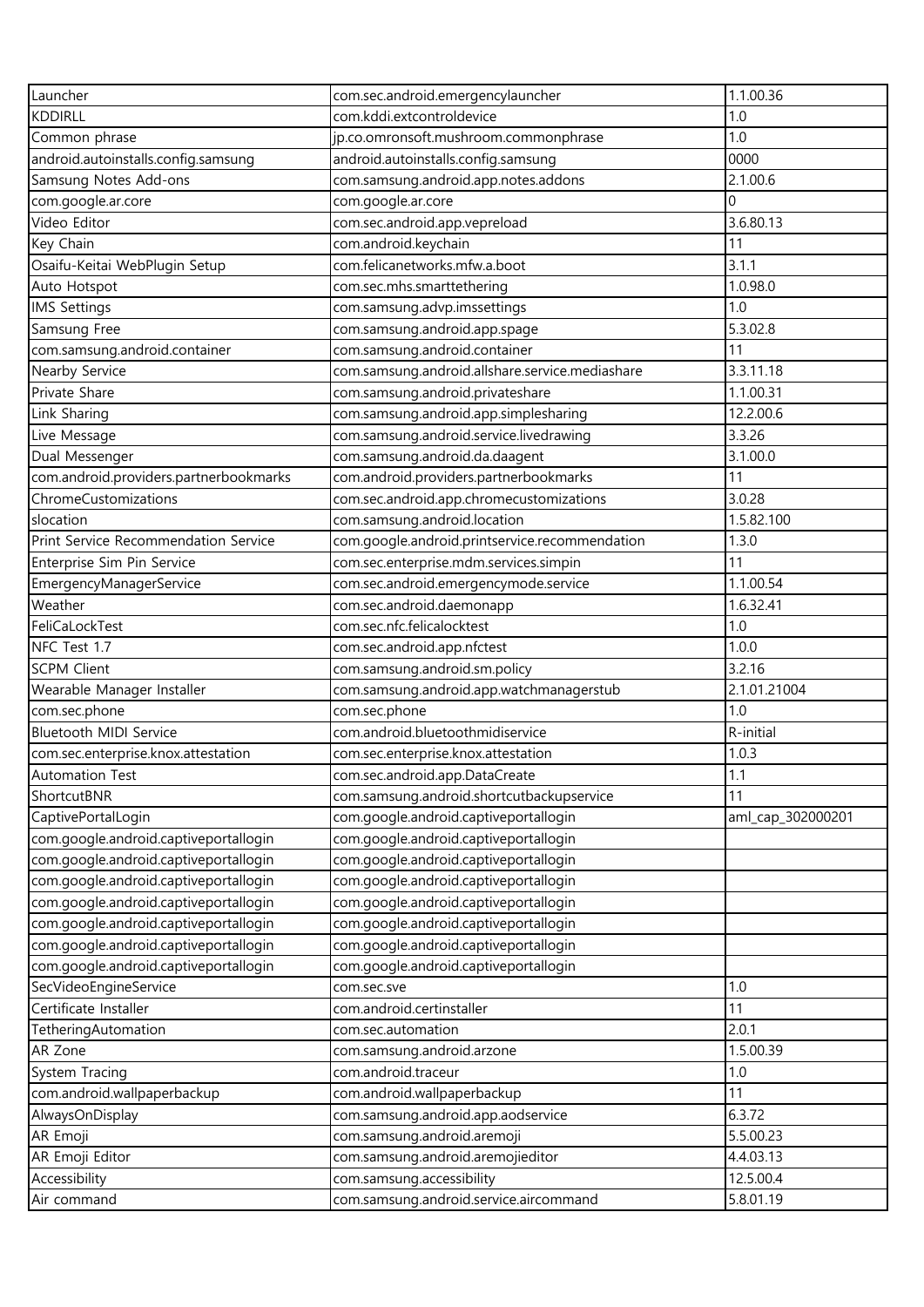| Magnify                                    | com.samsung.android.app.readingglass       | 1.3.29            |
|--------------------------------------------|--------------------------------------------|-------------------|
| Apps                                       | com.samsung.android.app.appsedge           | 7.2.36.0          |
| Authentication Framework                   | com.samsung.android.authfw                 | 2.6.03.2          |
| AutoDoodle                                 | com.sec.android.autodoodle.service         | 2.9.21.26         |
| AR Emoji Stickers                          | com.sec.android.mimage.avatarstickers      | 2.9.27.2          |
| com.android.backupconfirm                  | com.android.backupconfirm                  | 11                |
| BadgeProvider                              | com.sec.android.provider.badge             | 2.1.00.9          |
| SmartThings                                | com.samsung.android.beaconmanager          | 10.2.00.6         |
| com.samsung.android.biometrics.app.setting | com.samsung.android.biometrics.app.setting | 1.0.0             |
| <b>BixbyVision Framework</b>               | com.samsung.android.bixbyvision.framework  | 3.7.52.6          |
| <b>Blocked Numbers Storage</b>             | com.android.providers.blockednumber        | 11                |
| Eye comfort shield                         | com.samsung.android.bluelightfilter        | 4.0.0             |
| Default Print Service                      | com.android.bips                           | 11                |
| CIDManager                                 | com.samsung.android.cidmanager             | 11                |
| <b>CMFA Framework</b>                      | com.samsung.android.cmfa.framework         | 1.0.00.21         |
| CMHProvider                                | com.samsung.cmh                            | 6.5.20            |
| CSC                                        | com.samsung.sec.android.application.csc    | 1.0.1.0           |
| CallBGProvider                             | com.samsung.android.callbgprovider         | 12.1.00.32        |
| CallContentProvider                        | com.samsung.android.incall.contentprovider | 12.0.00.6         |
| Call Log Backup/Restore                    | com.android.calllogbackup                  | 11                |
| ClipboardSaveService                       | com.samsung.clipboardsaveservice           | 2.0               |
| Edge panels                                | com.samsung.android.app.cocktailbarservice | 7.2.33.0          |
| Work profile                               | com.samsung.android.knox.containeragent    | 2.7.05001015      |
| ControlPanel                               | com.samsung.controlpanel                   | 12.5.00.34        |
| DeX for PC                                 | com.sec.android.app.dexonpc                | 2.0.01.2          |
| Samsung DeX                                | com.sec.android.desktopmode.uiservice      | 4.0.03.10         |
| DeviceKeystring                            | com.sec.android.app.factorykeystring       | 11                |
| <b>DQA</b>                                 | com.samsung.android.dqagent                | 2.0.19            |
| <b>DeviceTest</b>                          | com.sec.factory                            | 11                |
|                                            |                                            | 7.1.32            |
| DiagMonAgent                               | com.sec.android.diagmonagent               |                   |
| Digital Wellbeing                          | com.samsung.android.forest                 | 2.5.01.11         |
| com.google.android.documentsui             | com.google.android.documentsui             |                   |
| <b>Files</b>                               | com.google.android.documentsui             | aml_doc_302000000 |
| com.google.android.documentsui             | com.google.android.documentsui             |                   |
| com.google.android.documentsui             | com.google.android.documentsui             |                   |
| com.google.android.documentsui             | com.google.android.documentsui             |                   |
| com.google.android.documentsui             | com.google.android.documentsui             |                   |
| com.google.android.documentsui             | com.google.android.documentsui             |                   |
| com.google.android.documentsui             | com.google.android.documentsui             |                   |
| Downloads                                  | com.android.providers.downloads.ui         | 11                |
| Wallpapers                                 | com.samsung.android.app.dressroom          | 1.5.38            |
| Live focus                                 | com.samsung.android.app.dofviewer          | 6.0.80            |
| Wallpaper services                         | com.samsung.android.dynamiclock            | 3.3.02.31         |
| Dynamic System Updates                     | com.android.dynsystem                      | 11                |
| TestWandFota                               | com.samsung.android.app.earphonetypec      | 1.2.18            |
| Nearby device scanning                     | com.samsung.android.easysetup              | 11.1.02.1         |
| com.samsung.android.knox.attestation       | com.samsung.android.knox.attestation       | 1.2.00.26         |
| com.sec.epdg                               | com.sec.epdg                               | 11                |
| SamsungEuiccService                        | com.samsung.euicc                          | 30.1.1            |
| <b>External Storage</b>                    | com.android.externalstorage                | 11                |
| FaceService                                | com.samsung.faceservice                    | 4.5.03            |
| Finder                                     | com.samsung.android.app.galaxyfinder       | 9.7.72.0          |
| Find My Mobile                             | com.samsung.android.fmm                    | 7.2.14.18         |
|                                            |                                            |                   |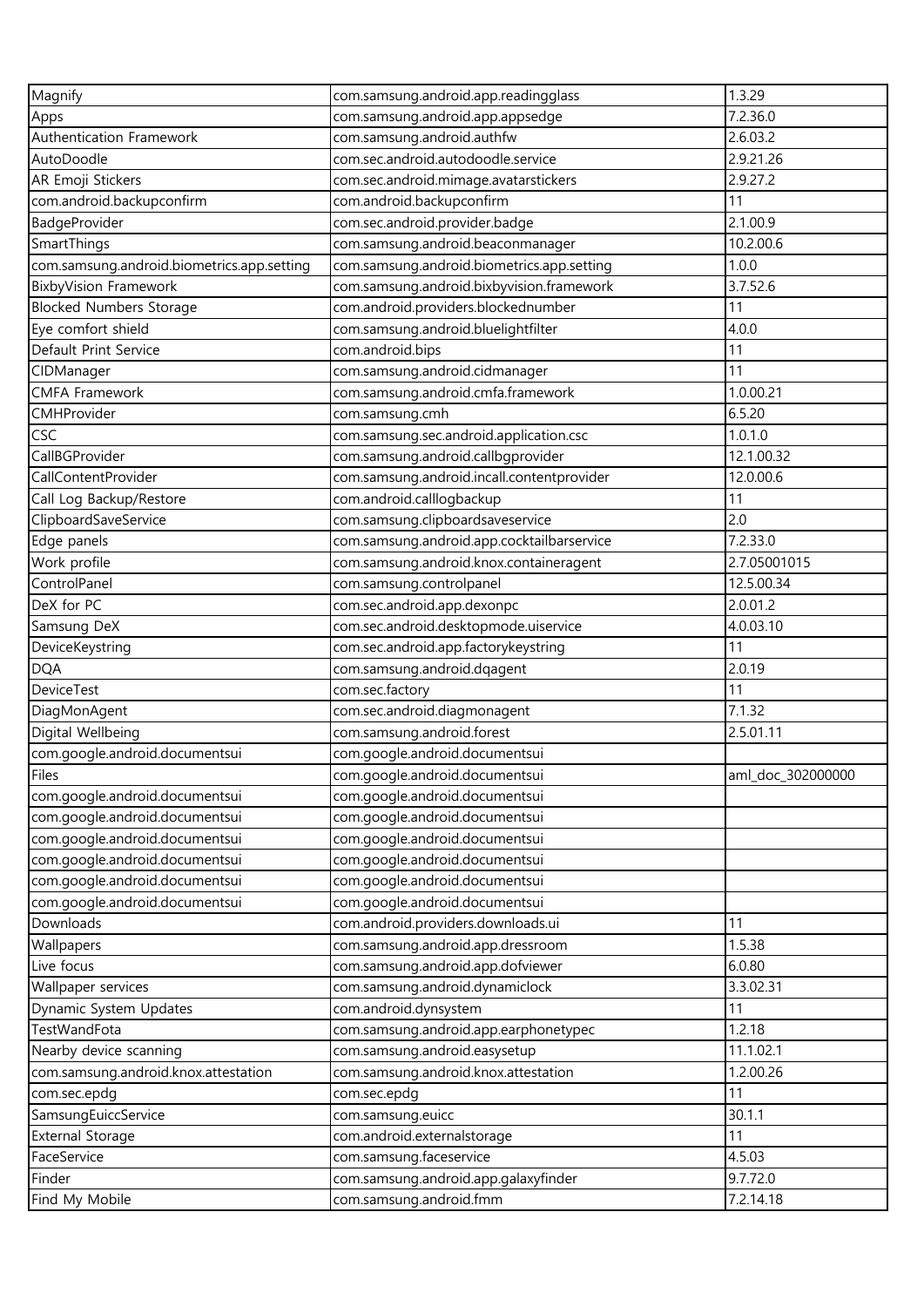| Software update                                  | com.wssyncmldm                                                                                    | 3.7.23     |
|--------------------------------------------------|---------------------------------------------------------------------------------------------------|------------|
| <b>Fused Location</b>                            | com.android.location.fused                                                                        | 11         |
| Galaxy Store                                     | com.sec.android.app.samsungapps                                                                   | 4.5.26.5   |
| Samsung SM8350 GameDriver                        | com.samsung.gamedriver.sm8350                                                                     | 11.0.00.0  |
| Game Launcher                                    | com.samsung.android.game.gamehome                                                                 | 5.0.04.2   |
| Game Optimizing Service                          | com.samsung.android.game.gos                                                                      | 3.4.04.8   |
| Game Booster                                     | com.samsung.android.game.gametools                                                                | 3.0.02.2   |
| Package installer                                | com.google.android.packageinstaller                                                               | 11-7276604 |
| GPUWatch                                         | com.samsung.gpuwatchapp                                                                           | 2.0.40     |
| Tags                                             | com.samsung.android.service.tagservice                                                            | 1.6.19.0   |
| HdmApp                                           | com.samsung.android.hdmapp                                                                        | 1.0.00.10  |
| <b>Health Platform</b>                           | com.samsung.android.service.health                                                                | 1.0.01.07  |
| Adapt Sound                                      | com.sec.hearingadjust                                                                             | 11.0.45    |
| HwModuleTest                                     | com.sec.android.app.hwmoduletest                                                                  | 11         |
| Radio                                            | com.sec.android.app.fm                                                                            | 12.0.00.44 |
| <b>IPService</b>                                 | com.samsung.ipservice                                                                             | 4.5.12     |
| ImsLogger                                        | com.sec.imslogger                                                                                 | 1.20200801 |
| Input Devices                                    | com.android.inputdevices                                                                          | 11         |
| SmartFPSAdjuster                                 | com.sec.android.smartfpsadjuster                                                                  | 11         |
| Samsung Visit In                                 | com.samsung.android.ipsgeofence                                                                   | 4.1.02.122 |
| <b>Issue Tracker</b>                             | com.salab.issuetracker                                                                            | 2.1        |
| Facebook App Installer                           | com.facebook.system                                                                               | 67.3.0     |
| Facebook Services                                | com.facebook.services                                                                             | 67.3.0     |
| +Message(SMS)                                    | com.kddi.android.cmail                                                                            | 3.1.6      |
| <b>KLMS Agent</b>                                | com.samsung.klmsagent                                                                             | 3.4.21115  |
| Work profile                                     | com.samsung.android.knox.containercore                                                            | 1.0        |
| Samsung DeX Home                                 | com.sec.android.app.desktoplauncher                                                               | 3.0.06.14  |
| <b>Device Services</b>                           | com.samsung.android.kgclient                                                                      | 3.0.56     |
| Knox Key Chain                                   | com.samsung.knox.keychain                                                                         | 11         |
| KnoxPushManager                                  | com.samsung.android.knox.pushmanager                                                              | 1.1.00.39  |
| Link to Windows Service                          | com.samsung.android.mdx                                                                           | 2.2.01.10  |
| <b>DECO PIC</b>                                  | com.samsung.android.livestickers                                                                  | 2.5.00.20  |
| Live Wallpaper Picker                            | com.android.wallpaper.livepicker                                                                  | 11         |
| com.android.localtransport                       | com.android.localtransport                                                                        | 11         |
| Locale Overlay Manager                           | com.samsung.android.localeoverlaymanager                                                          | 11         |
| <b>MCFDeviceContinuity</b>                       |                                                                                                   | 1.0.01.30  |
| Work Setup                                       | com.samsung.android.mcfds<br>com.android.managedprovisioning                                      | 11         |
|                                                  |                                                                                                   | 5.2.02     |
| mlp                                              | com.samsung.mlp<br>com.android.providers.media                                                    | 11         |
| com.android.providers.media<br>MmsService        | com.android.mms.service                                                                           | 11         |
| MobileWips                                       |                                                                                                   | 1.1.26.0   |
|                                                  | com.samsung.android.server.wifi.mobilewips                                                        | 11         |
| Service mode RIL                                 | com.sec.android.RilServiceModeApp                                                                 |            |
| MTP application                                  | com.samsung.android.MtpApplication                                                                | 1.0        |
| MTP Host                                         | com.android.mtp                                                                                   | 11         |
| Separate app sound                               | com.samsung.android.setting.multisound                                                            | 3.0.00.16  |
| NSDSWebApp                                       | com.sec.vsim.ericssonnsds.webapp                                                                  | 2.0.06.0   |
| Samsung Location SDK                             | com.sec.location.nsflp2                                                                           | 5.4.08     |
| NetworkDiagnostic                                | com.samsung.android.networkdiagnostic                                                             | 2.5.06.2   |
| com.google.android.networkstack.permissionconfig | com.google.android.networkstack.permissionconfig                                                  |            |
| com.google.android.networkstack.permissionconfig | com.google.android.networkstack.permissionconfig                                                  |            |
| com.google.android.networkstack.permissionconfig | com.google.android.networkstack.permissionconfig                                                  |            |
| com.google.android.networkstack.permissionconfig | com.google.android.networkstack.permissionconfig                                                  |            |
|                                                  | com.google.android.networkstack.permissionconfig com.google.android.networkstack.permissionconfig |            |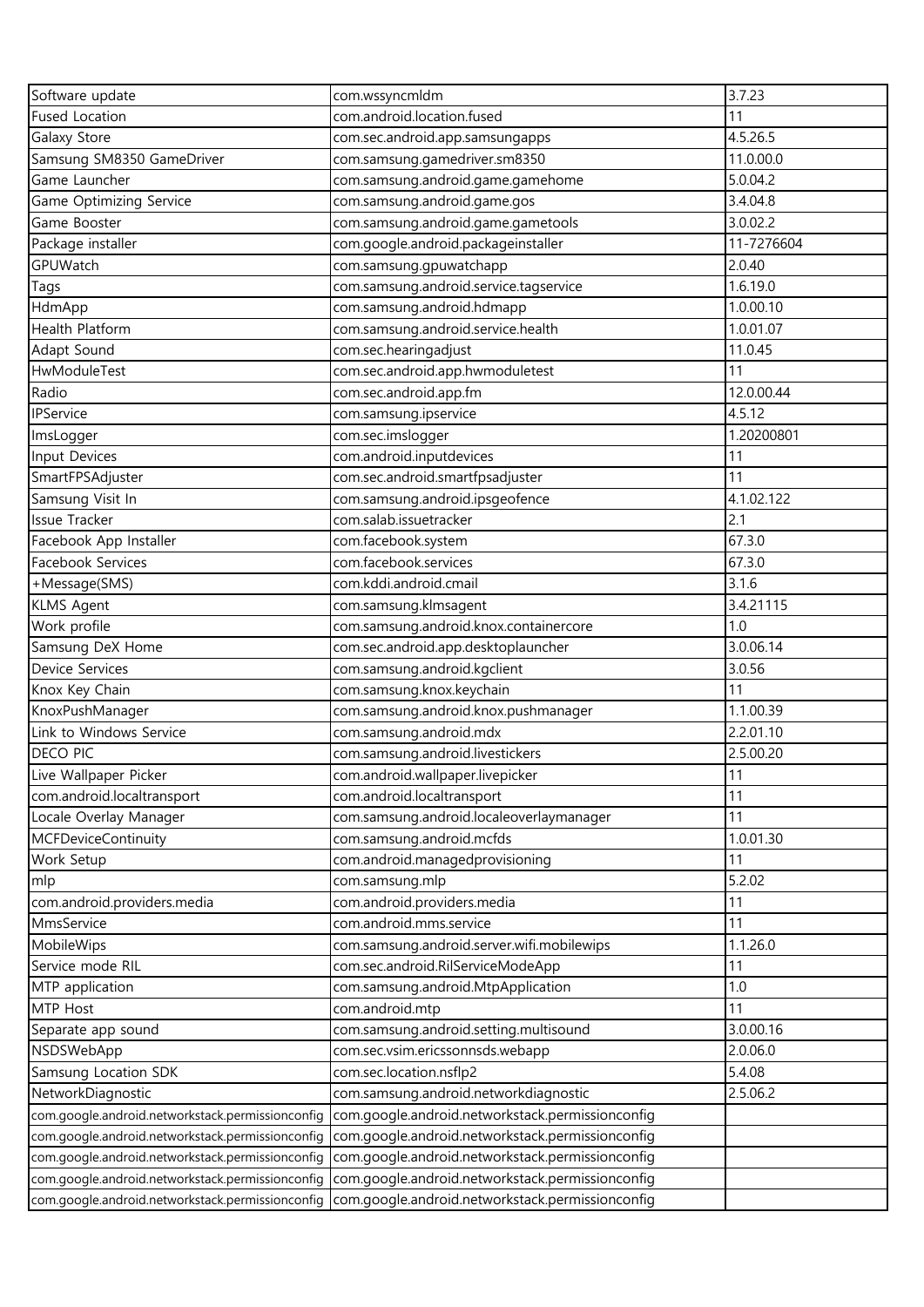|                                                  | com.google.android.networkstack.permissionconfig com.google.android.networkstack.permissionconfig |                   |
|--------------------------------------------------|---------------------------------------------------------------------------------------------------|-------------------|
| com.google.android.networkstack.permissionconfig | com.google.android.networkstack.permissionconfig                                                  | r_aml_301500700   |
| com.google.android.networkstack.permissionconfig | com.google.android.networkstack.permissionconfig                                                  |                   |
| com.google.android.networkstack                  | com.google.android.networkstack                                                                   |                   |
| com.google.android.networkstack                  | com.google.android.networkstack                                                                   |                   |
| Network manager                                  | com.google.android.networkstack                                                                   | aml_net_302000201 |
| com.google.android.networkstack                  | com.google.android.networkstack                                                                   |                   |
| com.google.android.networkstack                  | com.google.android.networkstack                                                                   |                   |
| com.google.android.networkstack                  | com.google.android.networkstack                                                                   |                   |
| com.google.android.networkstack                  | com.google.android.networkstack                                                                   |                   |
| com.google.android.networkstack                  | com.google.android.networkstack                                                                   |                   |
| com.google.android.networkstack                  | com.google.android.networkstack                                                                   |                   |
| Configuration update                             | com.samsung.android.app.omcagent                                                                  | 5.3.64            |
| com.android.ons                                  | com.android.ons                                                                                   | 11                |
| SamsungOdaService                                | com.samsung.oda.service                                                                           | 1.6               |
| Configuration message                            | com.wsomacp                                                                                       | 7.4.09            |
| OneDrive                                         | com.microsoft.skydrive                                                                            | 6.20              |
| Samsung PaymentFramework                         | com.samsung.android.spayfw                                                                        | 2.9.07            |
| People edge                                      | com.samsung.android.service.peoplestripe                                                          | 12.7.00.0         |
| RilNotifier                                      | com.sec.app.RilErrorNotifier                                                                      | 1.0.0             |
| Photo Editor                                     | com.sec.android.mimage.photoretouching                                                            | 2.9.23.41         |
| Application installer                            | com.sec.android.preloadinstaller                                                                  | 11                |
| ProxyHandler                                     | com.android.proxyhandler                                                                          | 11                |
| Media and devices                                | com.samsung.android.mdx.quickboard                                                                | 2.0.14.632        |
| <b>Bixby Routines</b>                            | com.samsung.android.app.routines                                                                  | 3.1.20.17         |
| <b>Customization Service</b>                     | com.samsung.android.rubin.app                                                                     | 2.9.02.2          |
| SCameraService                                   | com.samsung.android.camerasdkservice                                                              | 1.1               |
| SCameraXService                                  | com.samsung.android.cameraxservice                                                                | 1.1               |
| Configuration update                             | com.samsung.android.sdm.config                                                                    | 3.0.12            |
| SKMSAgentService                                 | com.skms.android.agent                                                                            | 1.0.40-54         |
| Software update                                  | com.sec.android.soagent                                                                           | 6.0.12            |
| Samsung Push Service                             | com.sec.spp.push                                                                                  | 3.3.06            |
| <b>SVC Agent</b>                                 | com.samsung.android.svcagent                                                                      | 6.0.00.3          |
| Samsung account                                  | com.osp.app.signin                                                                                | 12.5.00.10        |
| Samsung Checkout                                 | com.sec.android.app.billing                                                                       | 5.0.44.0          |
| Calendar Storage                                 | com.android.providers.calendar                                                                    | 12.1.00.5         |
| Camera                                           | com.sec.android.app.camera                                                                        | 11.1.01.74        |
| Samsung Cloud                                    | com.samsung.android.scloud                                                                        | 4.8.00.13         |
| Contacts                                         | com.samsung.android.app.contacts                                                                  | 12.7.05.10        |
| Contacts Storage                                 | com.samsung.android.providers.contacts                                                            | 12.7.35           |
| Samsung Core Services                            | com.samsung.android.scs                                                                           | 1.2.00.22         |
| Samsung Device Health Manager Service            | com.sec.android.sdhms                                                                             | 11                |
| Phone                                            | com.samsung.android.dialer                                                                        | 12.7.05.10        |
| Group Sharing                                    | com.samsung.android.mobileservice                                                                 | 12.2.01.12        |
| Gallery                                          | com.sec.android.gallery3d                                                                         | 12.1.07.9         |
| Call                                             | com.samsung.android.incallui                                                                      | 12.1.05.68        |
| Magnifier                                        | com.sec.android.app.magnifier                                                                     | 11.0.79           |
| Samsung Multi Connectivity                       | com.samsung.android.mcfserver                                                                     | 1.0.03.30         |
| Samsung Pass                                     | com.samsung.android.samsungpass                                                                   | 2.6.05.7          |
| SamsungPositioning                               | com.samsung.android.samsungpositioning                                                            | 3.1.01.8          |
| SamsungSmartSuggestions                          | com.samsung.android.smartsuggestions                                                              | 11                |
| Video Player                                     | com.samsung.android.video                                                                         | 7.3.10.75         |
| Separated Apps                                   | com.samsung.android.appseparation                                                                 | 1.0.02.6          |
|                                                  |                                                                                                   |                   |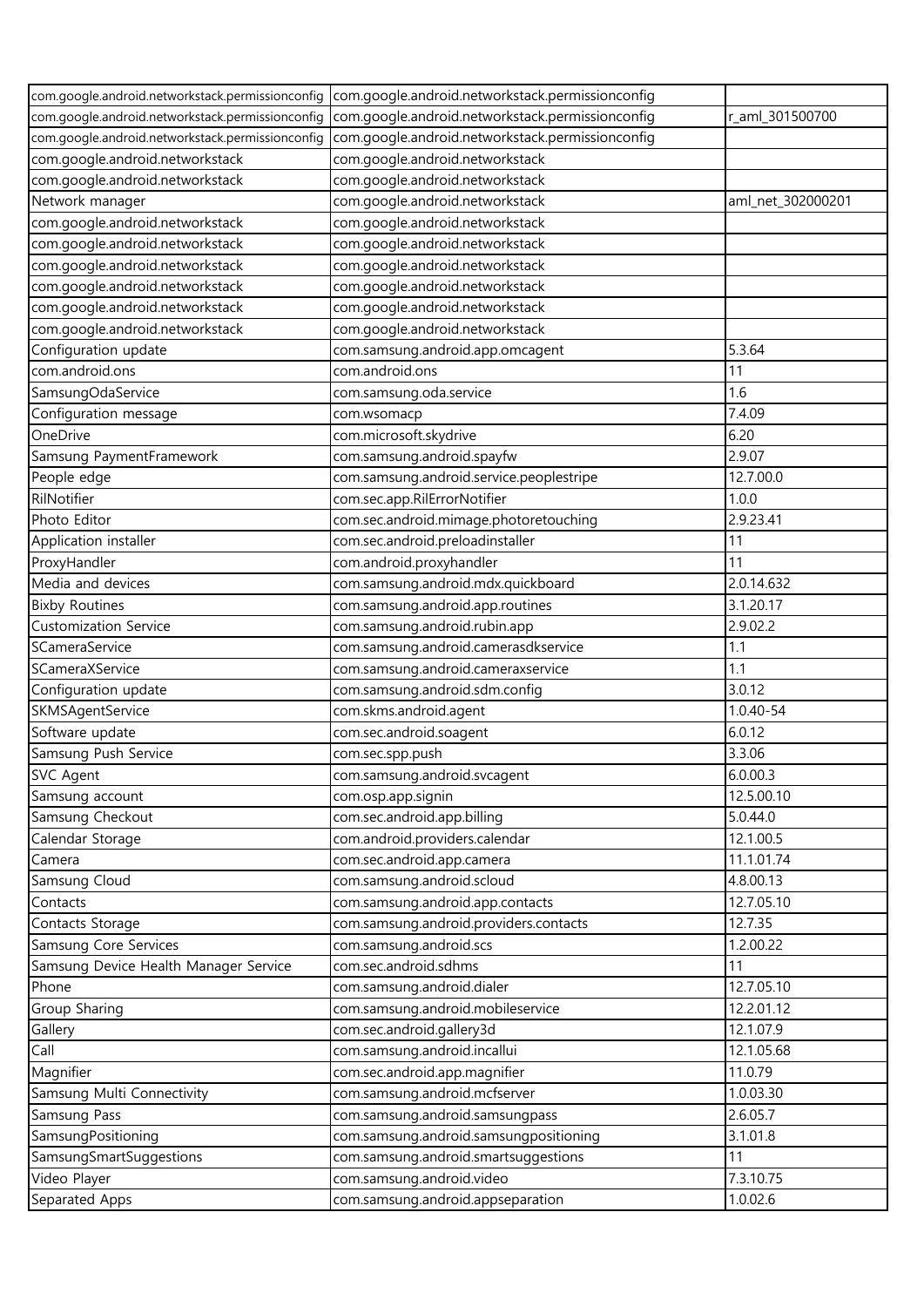| Configuration update                           | com.samsung.android.providers.carrier                                    | 1.0.33       |
|------------------------------------------------|--------------------------------------------------------------------------|--------------|
| Download Manager                               | com.android.providers.downloads                                          | 11           |
| Sec Media Storage                              | com.samsung.android.providers.media                                      | 11           |
| My Files                                       | com.sec.android.app.myfiles                                              | 12.2.00.251  |
| Settings                                       | com.android.settings                                                     | 11           |
| Settings Suggestions                           | com.android.settings.intelligence                                        | 11           |
| Samsung SetupWizard                            | com.sec.android.app.SecSetupWizard                                       | 3.2.30.1     |
| SecSoundPicker                                 | com.samsung.android.secsoundpicker                                       | 1.0.01.41    |
| Dialer Storage                                 | com.android.providers.telephony                                          | 11           |
| Secure Folder                                  | com.samsung.knox.securefolder                                            | 1.6.02.14    |
| Send SOS messages                              | com.sec.android.app.safetyassurance                                      | 12.1.00.77   |
| SettingsBixby                                  | com.samsung.android.app.settings.bixby                                   | 3.1.13       |
| Settings Storage                               | com.android.providers.settings                                           | 11           |
| Settings                                       | com.samsung.android.SettingsReceiver                                     | 11           |
| Quick Share                                    | com.samsung.android.app.sharelive                                        | 12.3.01.6    |
| com.android.sharedstoragebackup                | com.android.sharedstoragebackup                                          | 11           |
| Shell                                          | com.android.shell                                                        | 11           |
| Single Take                                    | com.samsung.android.singletake.service                                   | 2.1.00.67    |
| EpdgTestApp                                    | com.sec.epdgtestapp                                                      | 11           |
| Translate                                      | com.samsung.android.service.airviewdictionary                            | 3.5.11       |
| Device care                                    | com.samsung.android.lool                                                 | 12.3.00.29   |
| Device security                                | com.samsung.android.sm.devicesecurity                                    | 7.1.13       |
| com.samsung.android.smartswitchassistant       | com.samsung.android.smartswitchassistant                                 | 2.0.01       |
| SmartThings Framework                          | com.samsung.android.service.stplatform                                   | 1.2.00.16    |
| Smart Touch Call                               | com.samsung.android.visualars                                            | 1.0.0.5      |
| SoundAlive                                     | com.sec.android.app.soundalive                                           | 11.0.35      |
| Intent Filter Verification Service             | com.android.statementservice                                             | 1.0          |
| Crocro and friends                             | com.samsung.android.app.camera.sticker.facearavatar.preload              | 4.0.03       |
| StoryService                                   | com.samsung.storyservice                                                 | 4.5.16       |
| SumeNN                                         | com.samsung.android.sume.nn.service                                      | 1.9.03.18    |
| SystemUIBixby2                                 | com.samsung.systemui.bixby2                                              | 1.4.05.5     |
| Samsung DeX System UI                          | com.samsung.desktopsystemui                                              | 11           |
| SystemUpdate                                   | com.sec.android.systemupdate                                             | 12.0.00.0    |
| TADownloader                                   | com.samsung.android.tadownloader                                         | 1.2.06       |
| AuthFw TaPack                                  | com.samsung.android.tapack.authfw                                        | 1.0.36.0     |
| Tags                                           | com.android.apps.tag                                                     | 4.3.01       |
| TalkBack                                       | com.samsung.android.accessibility.talkback                               | 12.5.00.6    |
| Tasks                                          | com.samsung.android.app.taskedge                                         | 4.3.12       |
| <b>Phone Services</b>                          | com.android.phone                                                        | 11           |
| Phone                                          | com.android.server.telecom                                               | 11           |
| Call settings                                  | com.samsung.android.app.telephonyui                                      | 12.1.05.81   |
| Galaxy Themes Service                          | com.samsung.android.themecenter                                          | 11.2.0.0     |
| Galaxy Themes                                  | com.samsung.android.themestore                                           | 5.2.01.10714 |
| <b>Tips</b>                                    | com.samsung.android.app.tips                                             | 3.2.28.0     |
| One UI Home                                    | com.sec.android.app.launcher                                             | 12.5.00.109  |
| <b>User Dictionary</b>                         | com.android.providers.userdictionary                                     | 11           |
| VolumeMonitorProvider                          | com.sec.android.app.volumemonitorprovider                                | 1.2.02       |
| VpnDialogs                                     | com.android.vpndialogs                                                   | 11           |
|                                                | com.microsoft.appmanager                                                 | 1.21043.54.0 |
| core<br><b>IMS Service</b>                     | com.sec.imsservice                                                       | 1.0          |
|                                                |                                                                          | 1.3.03.0     |
| Knox Analytics Uploader<br>KnoxVpnPacProcessor | com.samsung.android.knox.analytics.uploader<br>com.knox.vpn.proxyhandler | 11           |
|                                                |                                                                          |              |
| ringtonebackup                                 | com.sec.android.app.ringtoneBR                                           | 1.0.00.5     |